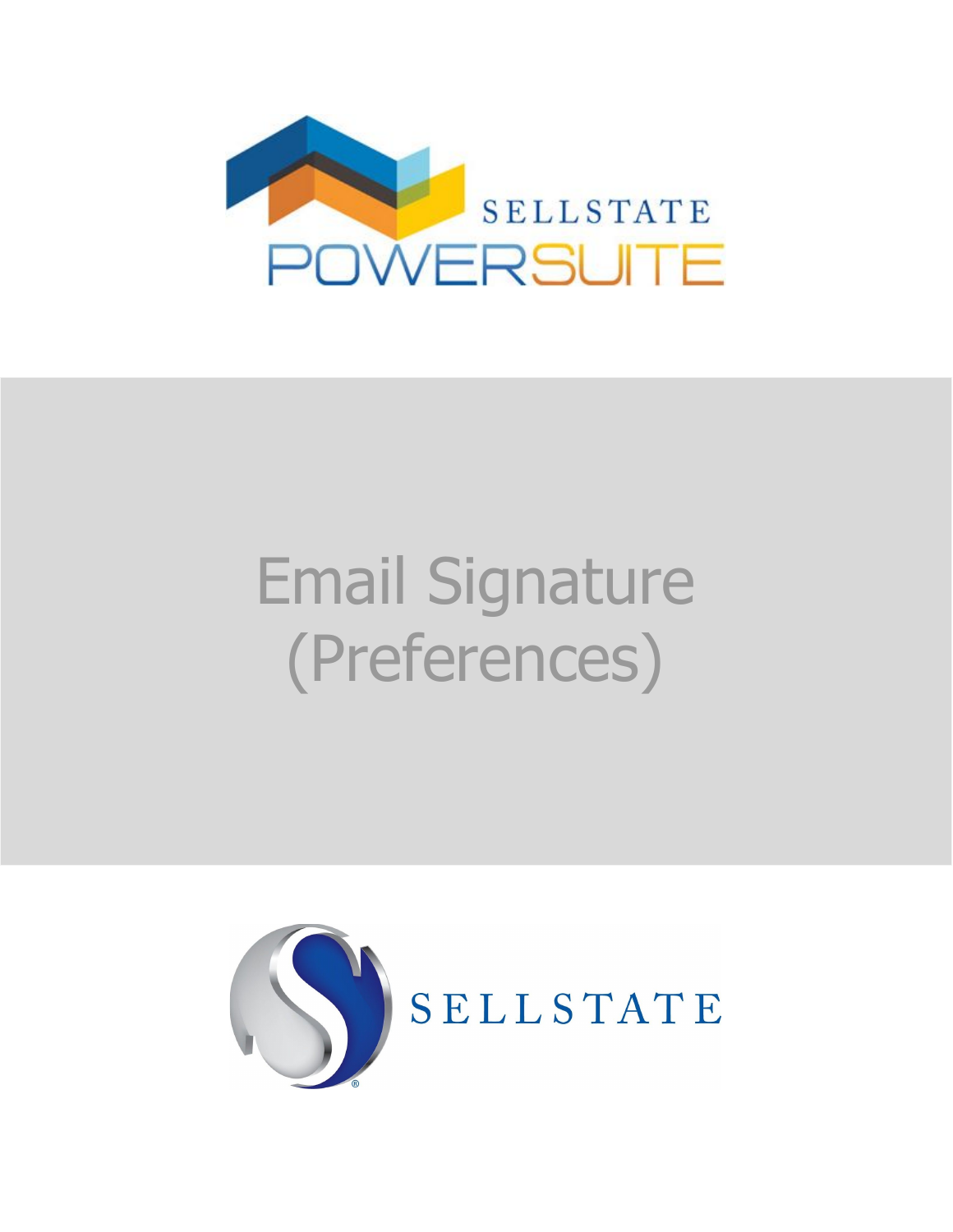## **Email Signature (Preferences)**

\_

Customize your email signature for all your email marketing communications. From sending out an email blast, or signing someone up for an email drip campaign, you can personalize your email signature to show your achievements and qualifications.

\_\_\_\_\_\_\_\_\_\_\_\_\_\_\_\_\_\_\_\_\_\_\_\_\_\_\_\_\_\_\_\_\_\_\_\_\_\_\_\_\_\_\_\_\_\_\_\_\_\_\_\_\_\_\_\_\_\_\_\_\_\_\_\_\_\_\_\_\_\_\_\_\_\_\_\_\_\_\_\_\_\_\_\_\_\_\_\_\_\_\_\_\_\_\_\_\_\_\_\_\_\_\_\_\_\_\_\_\_\_\_\_\_\_\_\_\_\_\_\_\_\_\_\_\_\_\_\_\_\_\_\_\_\_\_\_\_\_\_\_\_\_



To get started, go to the apps drop down at the top of the screen and select **Preferences** in the Email Marketing application.

Or, if you are already in the Email Marketing App, you can select **Preferences** option on the left side of the screen.

From here you can update your email signature by adding a video, images, links to your website etc.



\_



\_\_\_\_\_\_\_\_\_\_\_\_\_\_\_\_\_\_\_\_\_\_\_\_\_\_\_\_\_\_\_\_\_\_\_\_\_\_\_\_\_\_\_\_\_\_\_\_\_\_\_\_\_\_\_\_\_\_\_\_\_\_\_\_\_\_\_\_\_\_\_\_\_\_\_\_\_\_\_\_\_\_\_\_\_\_\_\_\_\_\_\_\_\_\_\_\_\_\_\_\_\_\_\_\_\_\_\_\_\_\_\_\_\_\_\_\_\_\_\_\_\_\_\_\_\_\_\_\_\_\_\_\_\_\_\_\_\_\_\_\_\_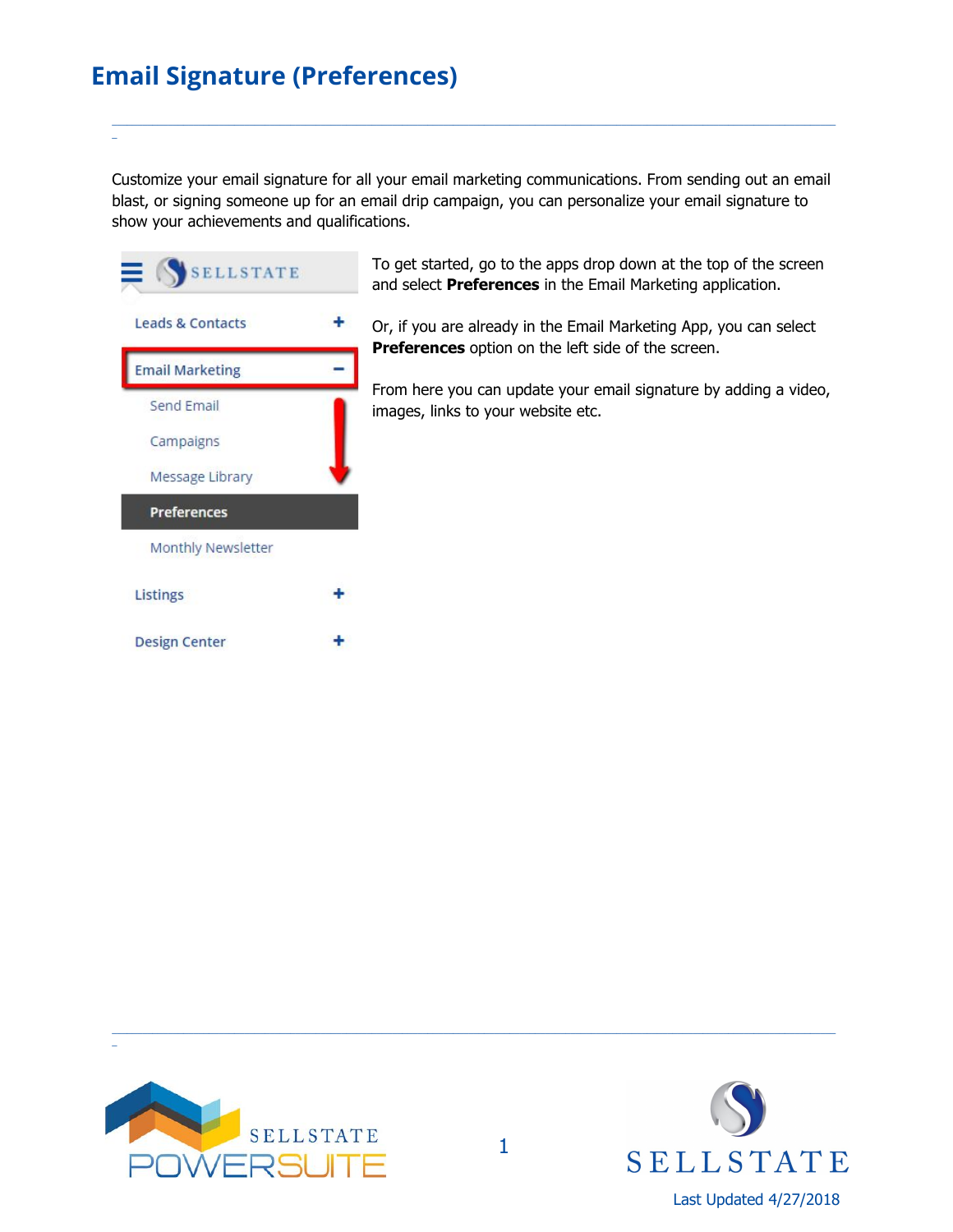## **Email Signature (Preferences)**

\_

| <b>EMAIL MARKETING</b>                                                | <b>Send Email</b>                                                                                                                                    |
|-----------------------------------------------------------------------|------------------------------------------------------------------------------------------------------------------------------------------------------|
| Email Marketing lets you send an<br>individual or bulk email message, |                                                                                                                                                      |
| launch automated email marketing<br>campaigns, save and reuse your    | <b>Send Options</b>                                                                                                                                  |
| customized messages.                                                  | Send Message To:<br>Send Message From:<br><b>Select Recipients</b>                                                                                   |
|                                                                       | timbrownsellstate@gmail.com                                                                                                                          |
| <b>Send Email</b>                                                     | <b>BCC</b> Sender                                                                                                                                    |
|                                                                       |                                                                                                                                                      |
| <b>Campaigns</b>                                                      | <b>Email Message Details</b>                                                                                                                         |
|                                                                       | New Message<br>Use Saved Message<br>Default Email Campaign                                                                                           |
| <b>Message Library</b>                                                | Message Subject                                                                                                                                      |
| ≙≜                                                                    |                                                                                                                                                      |
|                                                                       |                                                                                                                                                      |
| <b>Preferences</b>                                                    | Paragraph $\mathbf v$ Font $\mathbf v$ Size $\mathbf v$ <b>B</b> $\mathbf I$ <b>U</b> abe $\mathbf x^2$ <b>X</b> , $\mathcal D$ <b>D</b> $\mathbf p$ |
|                                                                       | 三日三目  日津津  島栄園より西周  ウヤ                                                                                                                               |
|                                                                       | ; ⊞ ⊞ B. 3° 3 1. X % Y A 4 Q M @ 9 7 H @ 8 2                                                                                                         |
|                                                                       |                                                                                                                                                      |
| <b>Monthly Newsletter</b><br>田                                        |                                                                                                                                                      |
|                                                                       | Enter your email message here                                                                                                                        |
|                                                                       |                                                                                                                                                      |
|                                                                       | Jane Realtor<br>Sellstate Office                                                                                                                     |
|                                                                       |                                                                                                                                                      |
|                                                                       | 325 John Knox, Your Hometown, FL 33333<br>Business: 5558675309<br>Email Us: timbrownsellstate@gmail.com                                              |

\_\_\_\_\_\_\_\_\_\_\_\_\_\_\_\_\_\_\_\_\_\_\_\_\_\_\_\_\_\_\_\_\_\_\_\_\_\_\_\_\_\_\_\_\_\_\_\_\_\_\_\_\_\_\_\_\_\_\_\_\_\_\_\_\_\_\_\_\_\_\_\_\_\_\_\_\_\_\_\_\_\_\_\_\_\_\_\_\_\_\_\_\_\_\_\_\_\_\_\_\_\_\_\_\_\_\_\_\_\_\_\_\_\_\_\_\_\_\_\_\_\_\_\_\_\_\_\_\_\_\_\_\_\_\_\_\_\_\_\_\_\_

The information that displays by default is pulled from your contact information in your agent profile. If you update your agent profile (name, phone business address, website address), you'll want to double check your email signature to make sure the information is still have updated correctly.

See also Sending an Email to Your Contacts, for more information on sending out email blasts, as well as Signing Contacts Up for Drip Campaigns.



\_



\_\_\_\_\_\_\_\_\_\_\_\_\_\_\_\_\_\_\_\_\_\_\_\_\_\_\_\_\_\_\_\_\_\_\_\_\_\_\_\_\_\_\_\_\_\_\_\_\_\_\_\_\_\_\_\_\_\_\_\_\_\_\_\_\_\_\_\_\_\_\_\_\_\_\_\_\_\_\_\_\_\_\_\_\_\_\_\_\_\_\_\_\_\_\_\_\_\_\_\_\_\_\_\_\_\_\_\_\_\_\_\_\_\_\_\_\_\_\_\_\_\_\_\_\_\_\_\_\_\_\_\_\_\_\_\_\_\_\_\_\_\_